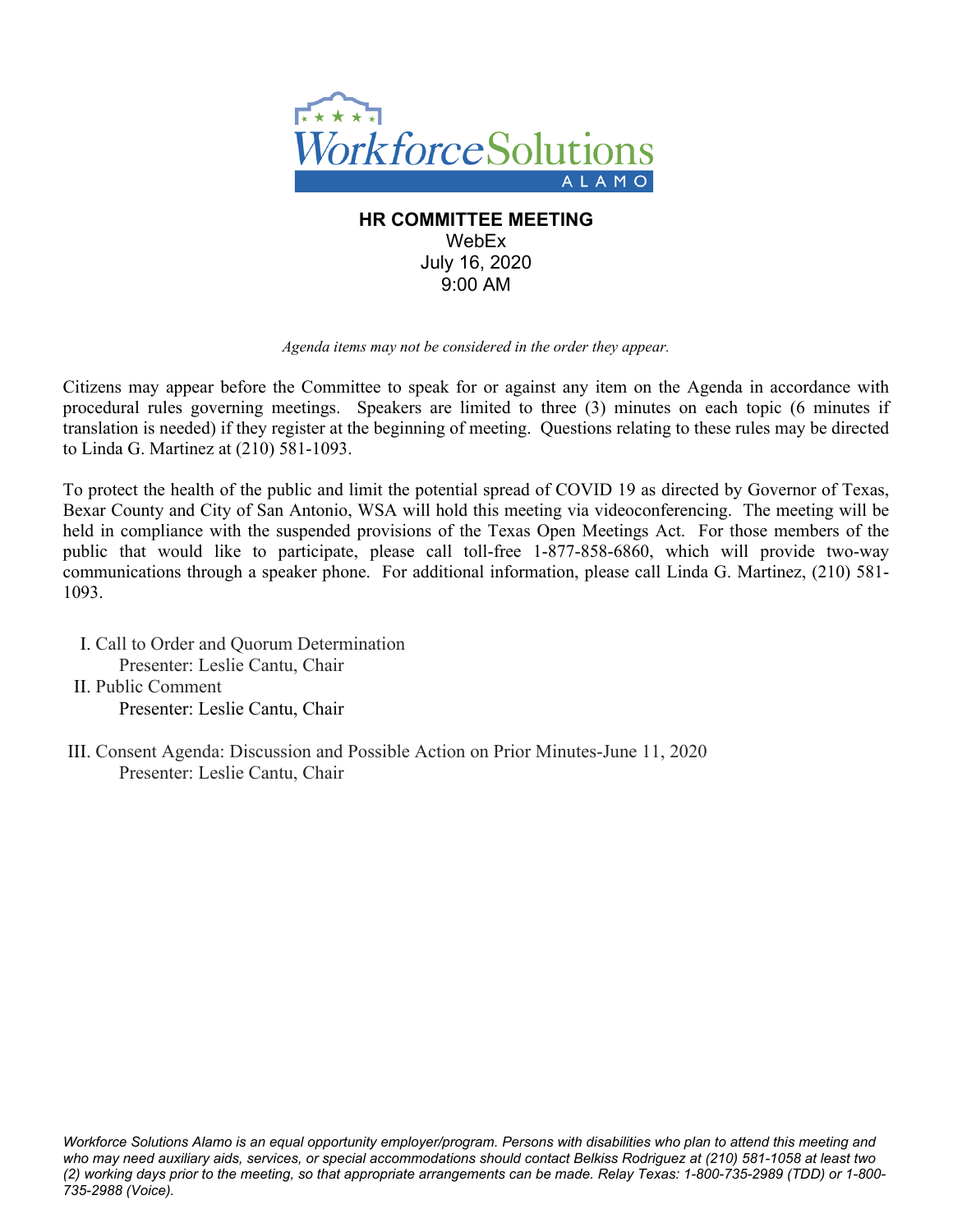

# **HUMAN RESOURCES COMMITTEE MEETING**

Workforce Solutions Alamo 100 N. Santa Rosa, Suite 101 San Antonio, TX 78207 **June 11, 2020 9:00AM**

### **WSA BOARD MEMBER ATTENDEES:**

**Leslie Cantu, Johnette Lee, Juan Solis III, John Blaylock, Diana Kenny, Mary Batch, Mitchell Shane Denn, Eric Cooper**

**PARTNERS: Pooja Trapathi, David Meadows, Diane Rath**

**LEGAL COUNSEL Frank Burney**

**WSA STAFF: Adrian Lopez, Mark Milton, Lisa Bartee, Dr. Andrea Guajardo, Linda Martinez, Tony Martinez, Lisa Bartee, Ricardo Ramirez, Manual Ugues, LaVonia Williams, Gabriela Horbach**

**Guest: Donald Long, Consultant MAGI**

### **AGENDA**

### *Agenda items may not be considered in the order they appear.*

Citizens may appear before the Committee to speak for or against any item on the Agenda in accordance with procedural rules governing meetings. Speakers are limited to three (3) minutes on each topic (6 minutes if translation is needed) if they register at the beginning of meeting. Questions relating to these rules may be directed to Linda G. Martinez at (210) 581-1093.

*To protect the health of the public and limit the potential spread of COVID 19 as directed by Governor of Texas, Bexar County and City of San Antonio, WSA will hold this meeting via videoconferencing. The meeting will be held in compliance with the suspended provisions of the Texas Open Meetings Act. For those members of the public that would like to participate, please call tollfree 1-877-858-6860, which will provide two-way communications through a speaker phone. For additional information, please call Linda G. Martinez, (210) 581-1093.* 

- **I.** Call to Order and Quorum Determination The meeting was called to order by Leslie Cantu @ **9:00am** and Quorum was met.
- **II.** ROLL CALL Presenter: Leslie Cantu, Chair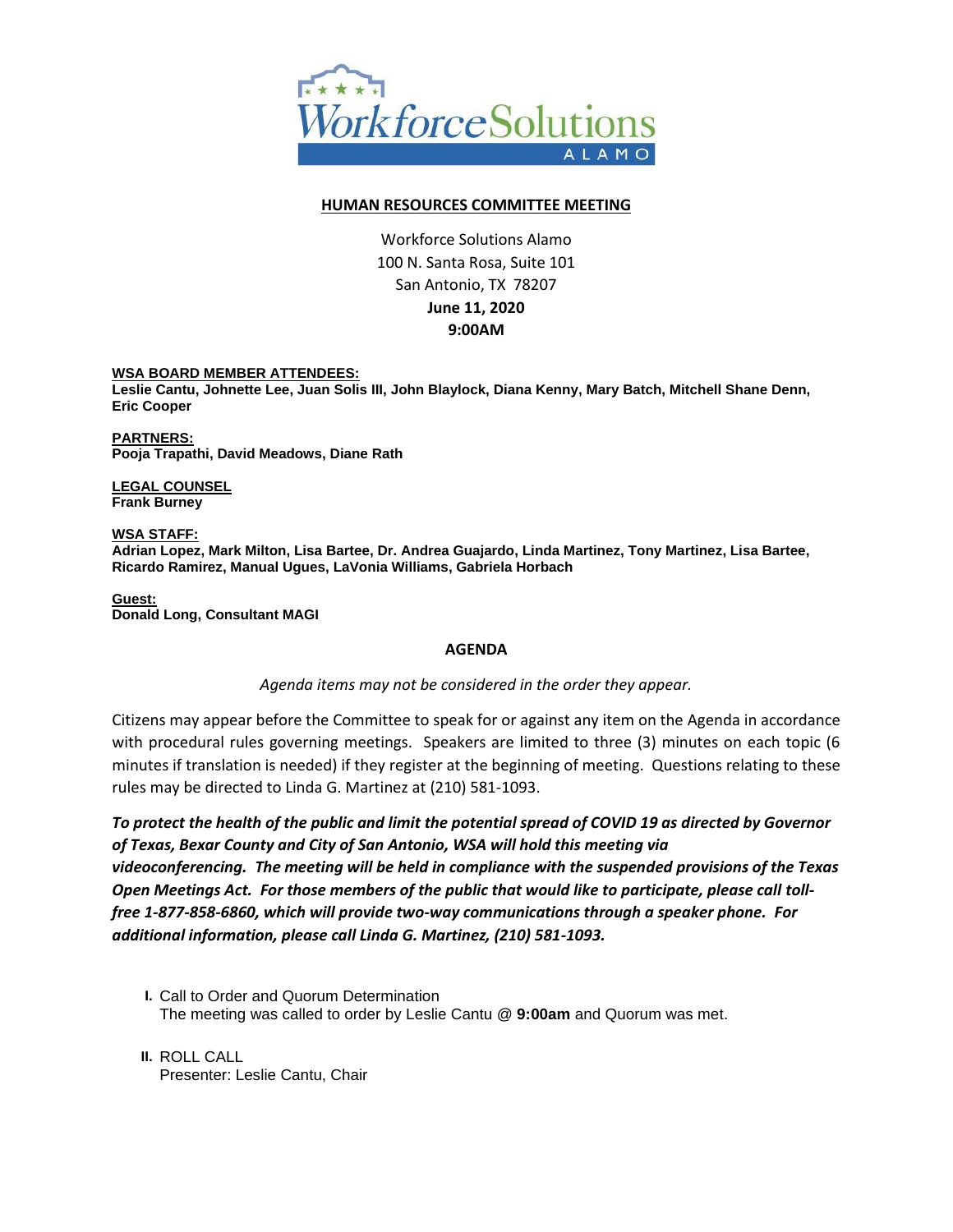- **III.** Declarations of Conflict of Interest Presenter: Chair Cantu **There was no conflict of interests declared.**
- **IV.** Public Comment Presenter: Chair Cantu **There were no Public Comments**
- **V.** DISCUSSION AND POSSIBLE ACTION REGARDING PREVIOUS MINUTES January 17, 2020 Presenter: Leslie Cantu, Chair Minutes approved MOVED BY \_\_\_**John**\_**Blaylock**\_\_\_\_\_\_\_\_\_ SECOND BY\_\_**Mary Batch**\_\_\_\_\_\_\_\_\_\_\_\_\_\_\_\_
- **VI.** DISCUSSION AND POSSIBLE ACTION Presenter: Lisa Bartee, HR Manager
	- a) WSA Employee Handbook Revision
		- Addressed Staff Concerns (Hours Worked/PTO/Hiring Process)
		- Policies Changed
		- Implemented LMS System
		- Defined reporting structures/grievance procedures
		- PTO Rollover

- New Policies added (Supervisory, weapons, emergency leave pool, compensatory time, telecommute & social media)

b) Organizational Review

- Proposed amendment to remove section regarding time in position and replace with performance-based evaluations thus creating incentive pool.

- Compensation adjustments: Motion to move forward with option "4" as outlined.

MOVED BY \_\_\_**John Blaylock**\_\_\_\_\_\_\_\_ SECOND BY\_\_**Juan Solis**\_\_\_\_\_\_\_\_\_\_\_\_\_\_\_\_

- c) HR Consultant (Briefing) Timeline & Next Steps -Adrian: Consider as a briefing and will vote next week
- **VII.** Chair Report

Presenter: Leslie Cantu, Chair

# **VIII. HR Committee Meeting entered Executive Session at 9:30AM. No action taken.**

**Pursuant to Chapter 551 of the Texas Open Meetings Act, the Committee may recess into Executive Session for discussion on any issue for which there is an exception to the Act as set out in section 551.071 et. seq. including, but not limited to, the following:** 

> **a. Government Code §551.072 – Discussions Regarding Purchase, Exchange, Lease, or Value of Real Property if Deliberation in an Open Meeting Would Have a Detrimental Effect on the Position of Workforce Solutions Alamo in Negotiations with a Third Party;**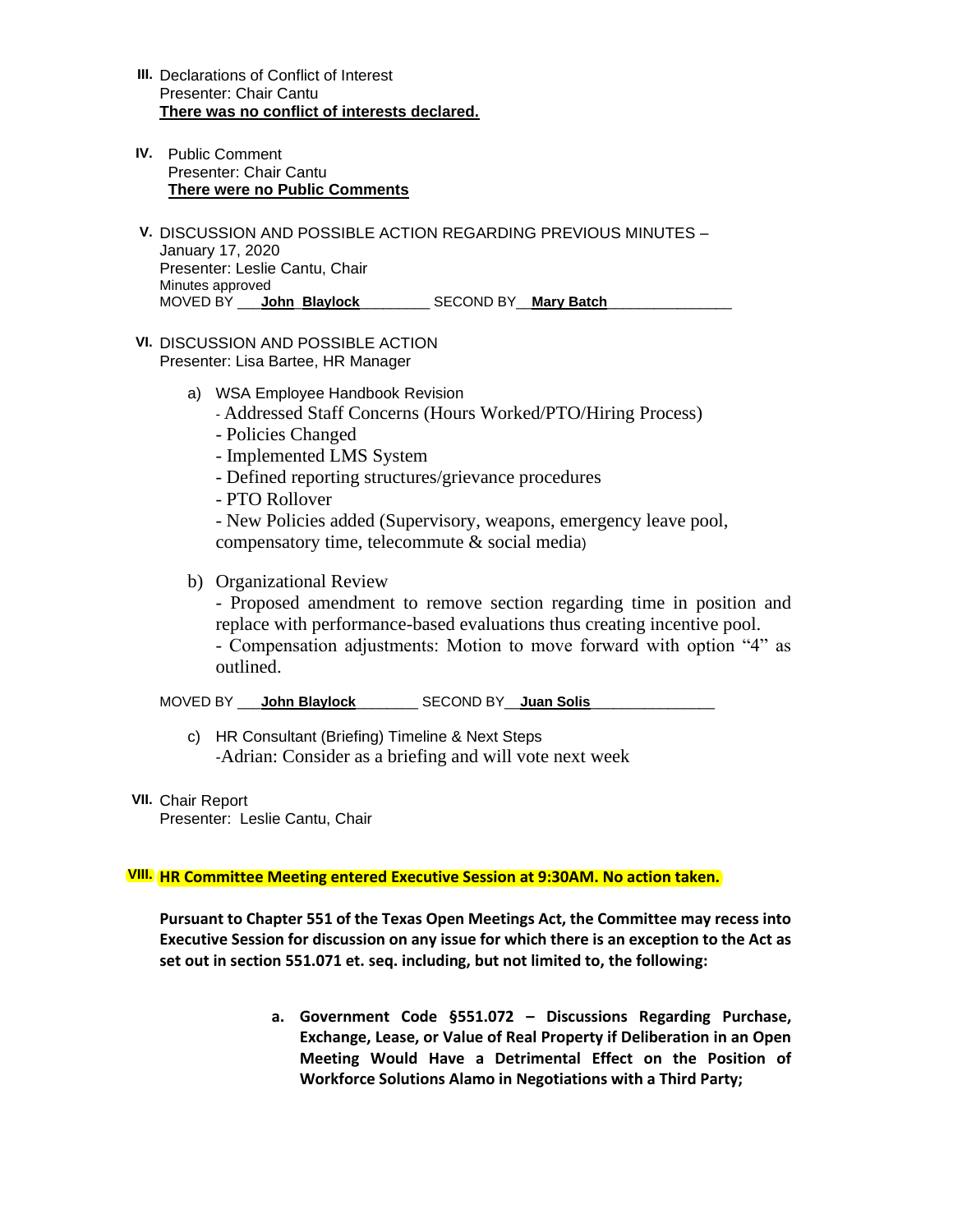- **b. Government Code §551.071 - All Matters Where Workforce Solutions Alamo Seeks the Advice of its Attorney as Privileged Communications under the Texas Disciplinary Rules of Professional Conduct of the State Bar of Texas:**
- **c. Pending or Contemplated Litigation; and**
- **d. Government Code §551.074- Personnel Matters involving Senior Executive Staff and Employees of Workforce Solutions Alamo.**

 **HR Committee Meeting adjourned Executive Session at 10:42AM**

IX. Adjournment Presenter: Leslie Cantu, Chair

**Time: 11:00am** MOVED BY \_\_\_**Juan Solis III**\_\_\_\_\_\_\_\_\_\_\_\_\_\_\_\_\_\_\_\_SECOND BY\_\_\_**Johnette Lee\_\_\_**